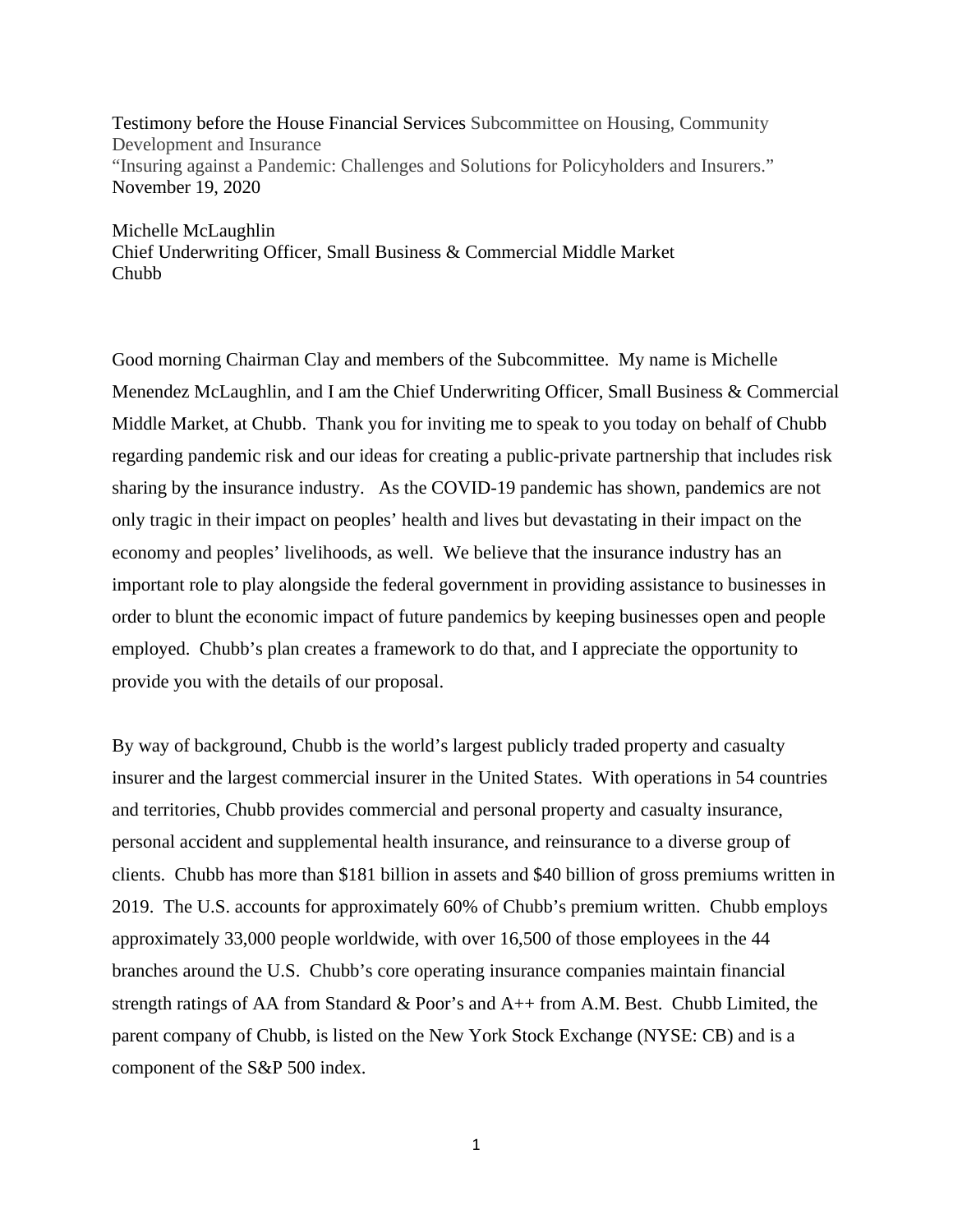Some risks can create losses so great that they are not insurable in the private insurance market without substantial government support, including catastrophic terrorism and pandemics. Pandemics, unlike other catastrophes like wildfires and hurricanes, are not limited to a specific geography, time period or risk class, but instead can affect entire economies and almost every business. The private insurance market cannot underwrite such massive losses. Thus, any pandemic insurance solution will require substantial involvement of the federal government: neither private sector investors nor the insurance industry has the financial capacity to underwrite a shutdown of the U.S. economy. In partnership with the federal government, however, the insurance industry can and should play a meaningful role in providing future pandemic risk coverage that would protect local and national economies and businesses small to large.

Recognizing the insurance industry's risk-taking role, Chubb has proposed a public-private partnership that can be implemented before the next pandemic. Our proposal would provide certainty to businesses so that they could keep employees on the payroll and avoid massive economic disruptions like those caused by COVID-19.

Our proposal has two elements: a program for small businesses that provides an immediate cash infusion when a pandemic is declared and a separate voluntary program for medium and large businesses with losses paid through the existing industry claims adjudication process. Both depend on the federal government assuming a substantial percentage of the risk, through direct U.S. Treasury funding for the small business program, and through a newly created government– run reinsurance entity for medium and large business losses.

Our proposal builds around five key attributes:

**1. A program that provides a meaningful role for the insurance industry to share pandemic risk with the government.**

It is important for the industry to participate in the solution by sharing risk. Industry involvement in a public-private partnership will lead to better understanding of pandemic risk and incentivize improved risk mitigation and preparedness. A solution that commits insurance industry capital also provides an opportunity for increased risk-sharing over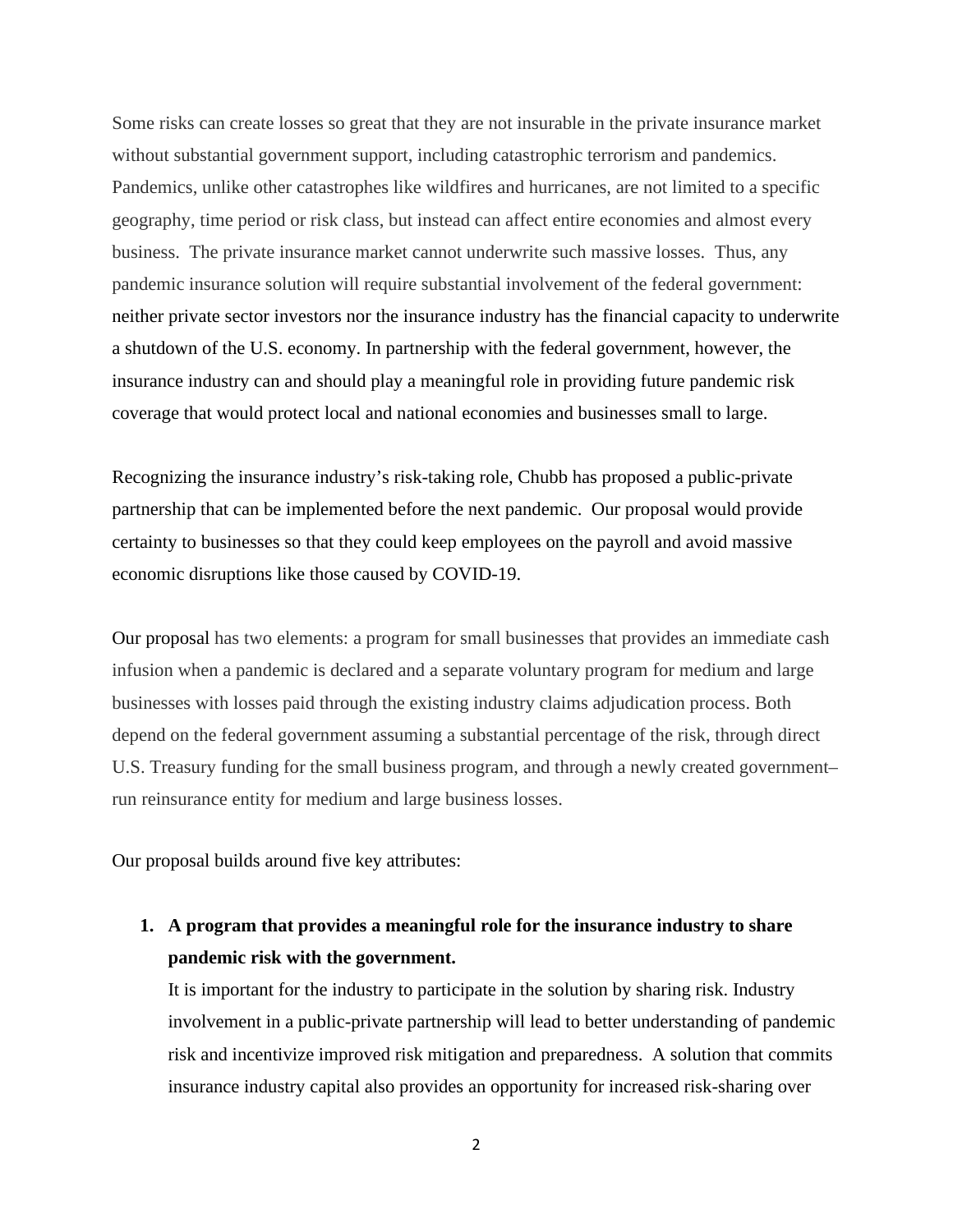time, as direct and secondary markets develop, thus helping to reduce the government's financial burden. We note that other types of risk, notably terrorism and flood, were once thought to be uninsurable, but now, with the government playing a role, private coverage capacity has become available.

### **2. A program structure recognizes the immediate needs of small business.**

Pandemics do not impact all businesses equally. Generally, small businesses are at much greater financial risk than larger businesses and may face immediate shut-down because of their more limited financial resources, less liquidity, less access to capital, credit, and risk-management mechanisms than larger businesses. For these reasons, any pandemic insurance program must recognize and respond to the different needs of small business consumers.

# **3. A program that provides affordability and choice for small businesses, with strong incentives to purchase coverage and timely claim payments in crisis.**

Purchase of pandemic coverage should not be mandated but should be strongly encouraged. Premium for a pandemic business interruption insurance policy must be affordable for small businesses, while also providing insurers with an appropriate riskadjusted price for exposing their capital to loss. This will require significant government subsidies to take on the tail risk. While it is not mandatory for companies to purchase coverage, there would be a strong opt out and companies that choose not to purchase coverage would forgo access to future government pandemic assistance. Finally, to facilitate timely claims payments, the coverage should be based on pre-defined limits and triggers.

## **4. A program that provides effective incentives for broad participation by the insurance industry.**

A pandemic program should be structured to encourage broad participation by insurers and create incentives for a new insurance market to benefit businesses, small and large.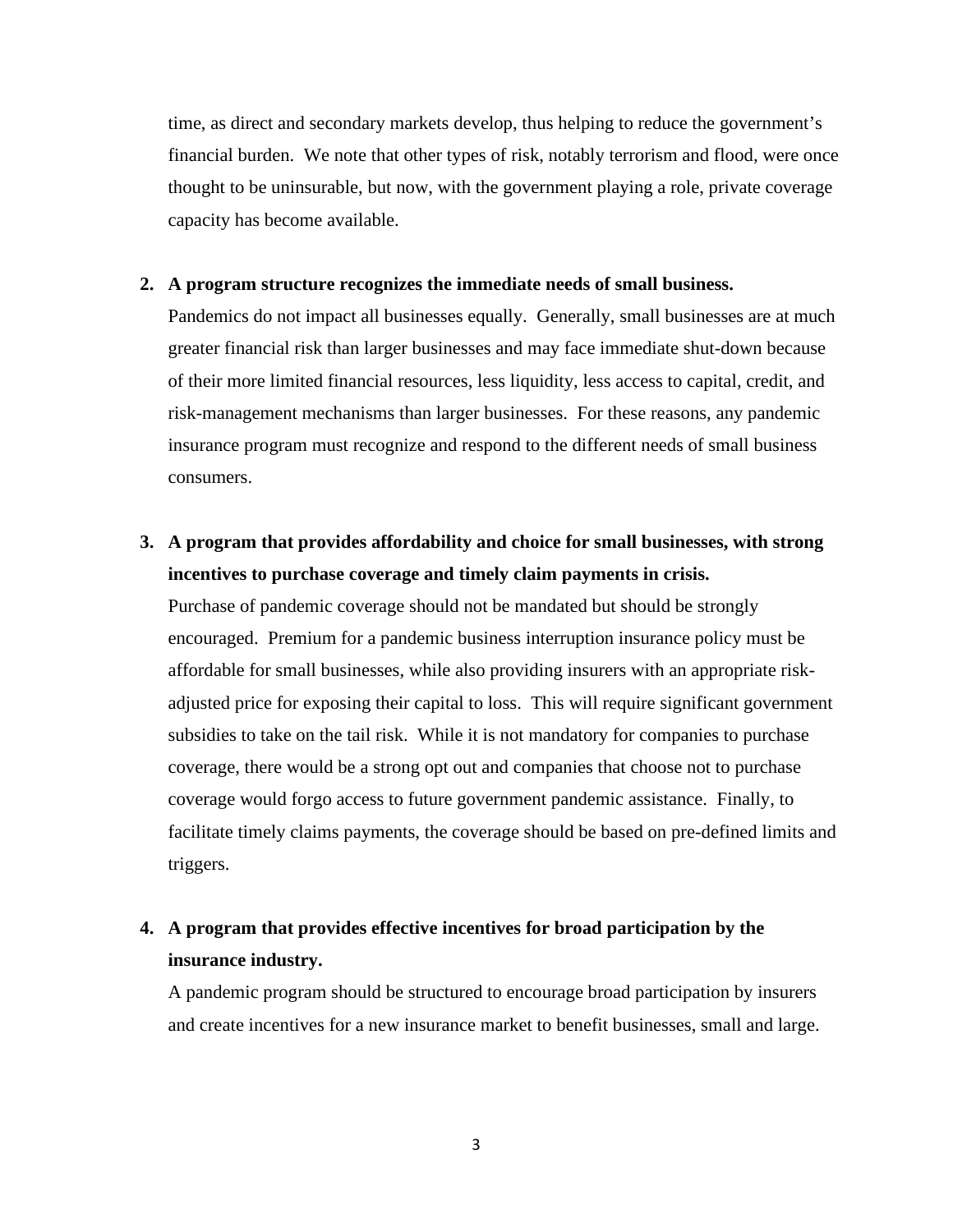#### **5. A program that is fiscally responsible.**

A pandemic insurance program with clearly defined mechanisms, triggers, and benefits will be less costly, more efficient, and more equitable than an ad hoc government relief program.

#### **The Chubb Pandemic Business Interruption Program**

The purpose of the Chubb Pandemic Business Interruption Program is to assist businesses and mitigate economic disruption during future pandemics through a private-public partnership that combines (i) the ability of the insurance industry to assess and absorb risk onto its balance sheet, while also using its administrative infrastructure to issue policies, collect premiums and handle claims, and (ii) the backing of the federal government (and subsidization of premium by the government) because, as we have noted, the magnitude of potential loss makes pandemic broadly uninsurable.

The Chubb proposal creates a framework with two main components in keeping with the key attributes discussed above: one component addresses the needs of small businesses and the other focuses on medium and large businesses. We have bifurcated the program because pandemics affect small businesses differently. Their needs are different and, therefore, they require a different approach than larger businesses.

Part one of the Chubb proposal is the Business Expense Insurance Program (BIP) for small businesses, which are defined as businesses with 500 or fewer employees. The BIP provides coverage for up to three months of payroll, plus other expenses such as rent and utilities for certain classes. Claims are paid under a parametric structure. That is, they are based on a predetermined amount and paid automatically when the program is triggered (after expiration of a 14-day waiting period). This structure avoids the complexity of adjusting individual claims and provides policyholders with certainty by ensuring that small businesses know the financial assistance they will receive and that timely funding will be received after an event. The 14-day waiting period incentivizes good risk management by small businesses, which will need to maintain a level of short-term liquidity until the claims payments commence.

4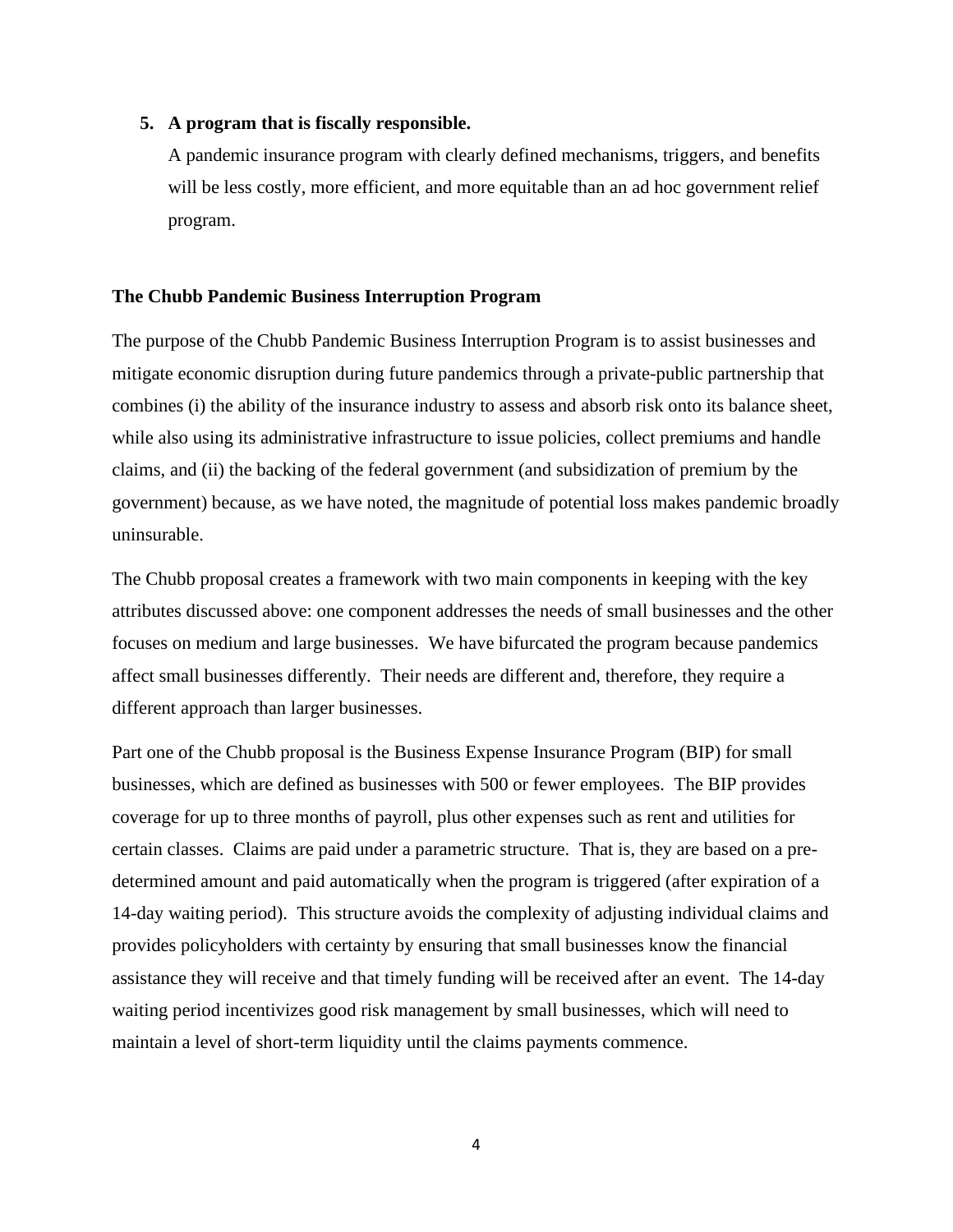The trigger to determine a qualifying pandemic event is objective and uses medical and public health policy criteria. A pandemic triggers BIP payments if:

- (i) The United States Centers for Disease Control (CDC) has declared a pandemic in the U.S. caused by any human disease arising from a pathogenic microorganism and with an objective measure of catastrophic medical impact;
- (ii) A public health emergency has been declared by the U.S. Department of Health and Human Services (HHS) or a national emergency has been declared by the President; and
- (iii) State orders are issued closing or curtailing normal business activity.

Coverage commences on the date that the Treasury Department certifies that the requirements for a qualifying event have been satisfied. Pandemics caused by bioterrorism and COVID-19 are not covered by the Chubb program.

The program limit is approximately \$750 billion, split into two layers, with the private sector participating only in Layer 1. Layer 1 is a defined amount, set at \$250 billion. The industry's share is 6% of that amount (\$15 billion) in the first year, increasing to 12% (\$30 billion) over the 20-year life of the program. Each individual insurer's retention is based on its market share. Thus, an insurer with a 5% market share would be responsible for 5% of the industry's total liability in any one year. A smaller company, with less market share would assume less liability under the program. Layer 2, which is funded solely by the government, has a floating limit that is set each year according to the government's capacity. Based on payroll statistics, a reasonable estimate for Layer 2 in the first year of the program is \$500 billion.

To ensure timely payment of claims and avoid potential issues such as timing of cash-flow, allocation of limits, and post-event recoupment, a credit facility will be created. Both insurers and the federal government will provide first dollar claims payments, creating confidence and certainty to both businesses and insurers that the program will be funded and functional. The facility will be funded by the government up to the government's limit (excluding the industry's obligated amount) and will be available to draw down as needed for claims payments.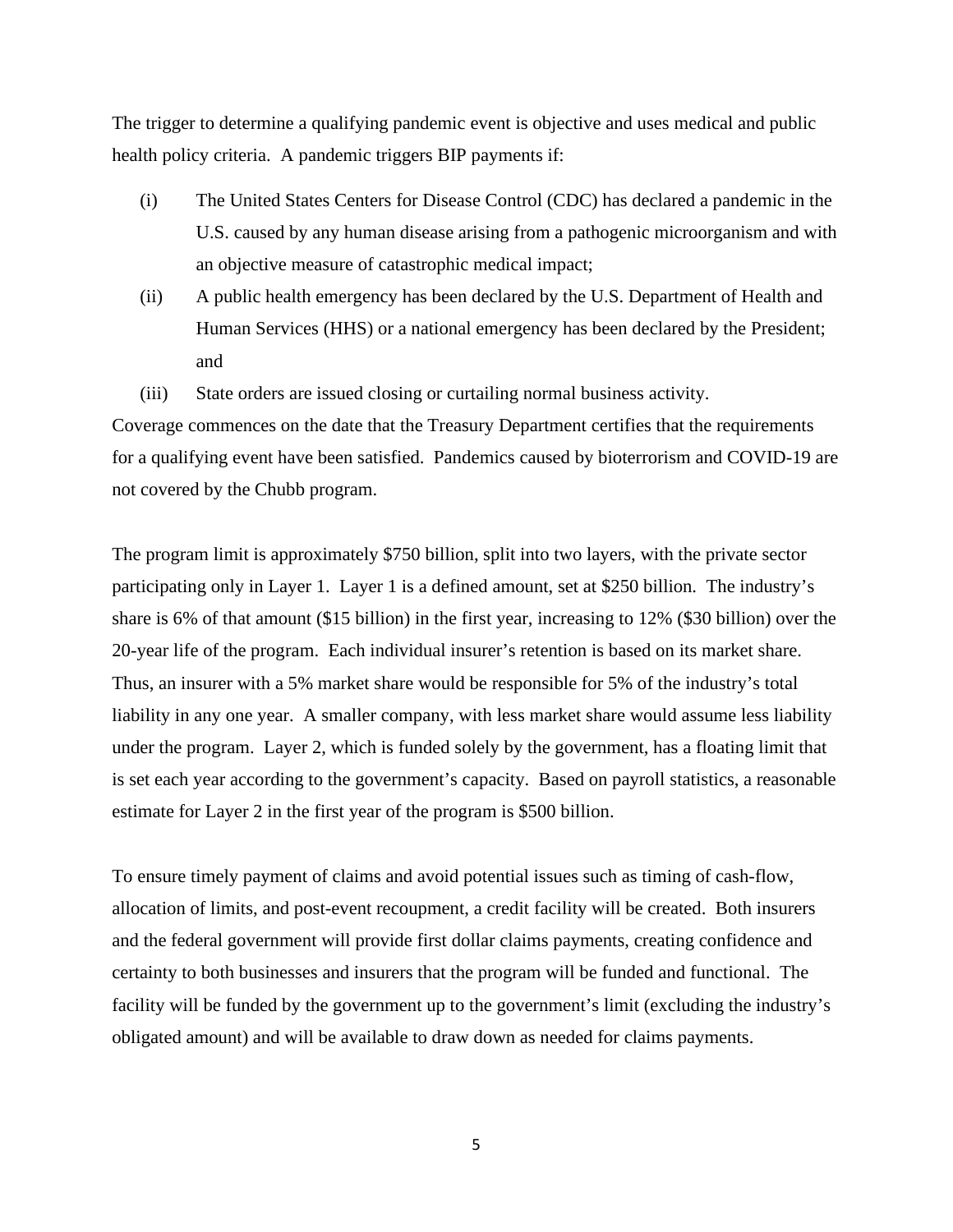A BIP policy would be offered as an endorsement to a workers' compensation policy or a business owners policy (BOP). Insurers that offer such coverage would be required to offer their policyholders the option of purchasing a BIP policy. While not mandatory for companies to purchase coverage, there would be a strong opt out. Premiums would be affordable because policyholders would pay premium only on the insurers' portion of the risk (but not the larger government portion). Moreover, companies that choose not to purchase coverage would forego access to any federal assistance in the event of a future pandemic. We believe the reasonable rates, government subsidy, and federal assistance prohibition will lead to high take-up rates, perhaps exceeding 90%.

Part two of the Chubb proposal creates a federal reinsurance facility, Pandemic Re ("Pan Re"), for businesses with more than 500 employees. Medium and large businesses generally have more financial resources and options than smaller businesses. They may have greater liquidity, more access to capital, employ insurance risk managers, utilize captives, self-insure or use other risk management options. For these reasons, the impact of a pandemic on these businesses is not as immediate, and direct government assistance does not need to be as highly subsidized.

Chubb believes this issue can be effectively and efficiently addressed for medium and large businesses with a partnership between the private sector and the government where both parties take risk. The government would establish a reinsurance facility solely to cover pandemic risk, which would accept risks at commercial terms at a risk-adjusted price. Private insurance companies that choose to sell such coverage would write pandemic business interruption policies at market terms and retain some portion of the risk, reinsuring the rest to Pan Re. For the first five years, private insurers would cede 95% of the risk to Pan Re, retaining 5%, with a maximum industry aggregate limit of \$15 billion. Thereafter, private insurers would increase their retention gradually over time and decrease their cession to Pan Re from 95% to 90%, with a maximum aggregate limit of \$30 billion by year 10 of the program. Insurers could seek to reinsure or transfer the business interruption exposure to other private markets as appetite for excess limits develops, but Pan Re, when elected as reinsurer, would always accept risk. Additionally, Pan Re would be given the ability to purchase reinsurance (retrocession insurance) if a private market were to evolve over time.

6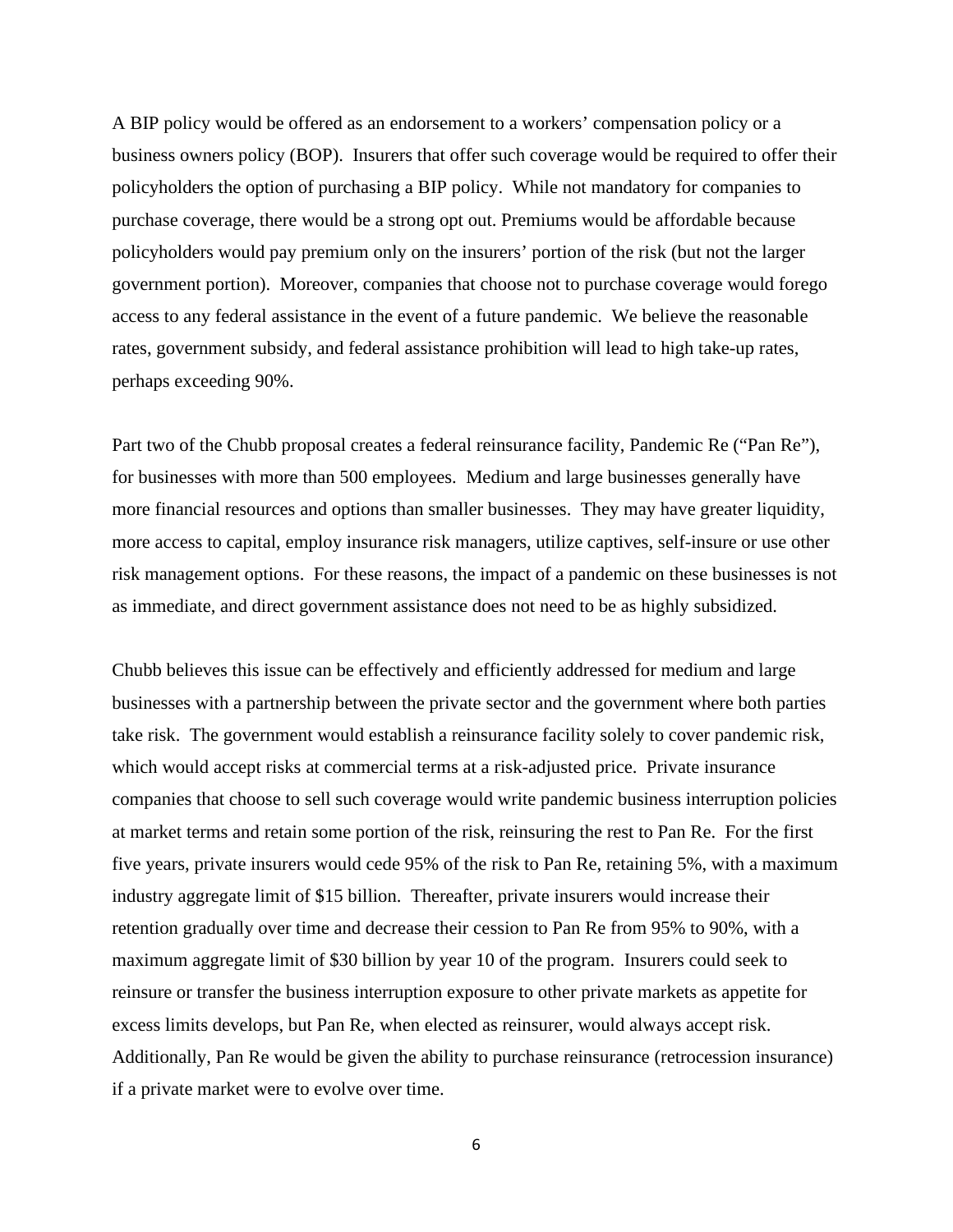Business interruption coverage would be written on modified standard industry forms, providing payment for business expenses (subject to proper claims verification) and triggered according to the same standards as described above for the BIP. Purchase would be voluntary, and insureds could elect 1-3 months of coverage, with a maximum payout of \$50 million per policy. Having a policy limit is an integral feature of the Chubb program, as large insureds could otherwise buy up much of PanRe's capacity quickly, limiting the number of companies that could access the program and potentially increasing the federal government's exposure. Insurers would set rates consistent with private market pricing, and Pan Re would charge market rates for the reinsurance provided. The government would benefit from the accrual of Pan Re's earnings and growth in book value. Policy administration, servicing and claims would all be handled by participating private insurers.

Pan Re's exposure depends on the take-up of the business interruption product by businesses. Our analysis suggests approximately 20,000 U.S. businesses would qualify to purchase coverage from participating insurers. If 30% of those businesses elect to purchase business interruption coverage at a \$50 million policy limit, this would equal \$300 billion of total risk exposure/maximum loss. In that instance, private insurers would absorb 5-10% (\$15-30 billion) and Pan Re's exposure would be \$270-285 billion. Pan Re would have a finite risk aggregate limit of \$400 billion representing the maximum potential obligation of the government and participating insurers.

### **Conclusion**

The private sector cannot underwrite pandemic risk without federal government involvement. With government support, Chubb believes that the insurance industry can and should have a meaningful role in providing business interruption coverage as part of a public-private partnership. Industry's involvement will lead to greater understanding of pandemic risk, better preparedness, and improved mitigation. Chubb's Pandemic Business Interruption Program would establish a two-part program to address the unique needs of small, and medium and large businesses, with a significant risk-taking role for the industry, which will also provide its operational expertise to handle premium and claims.

7